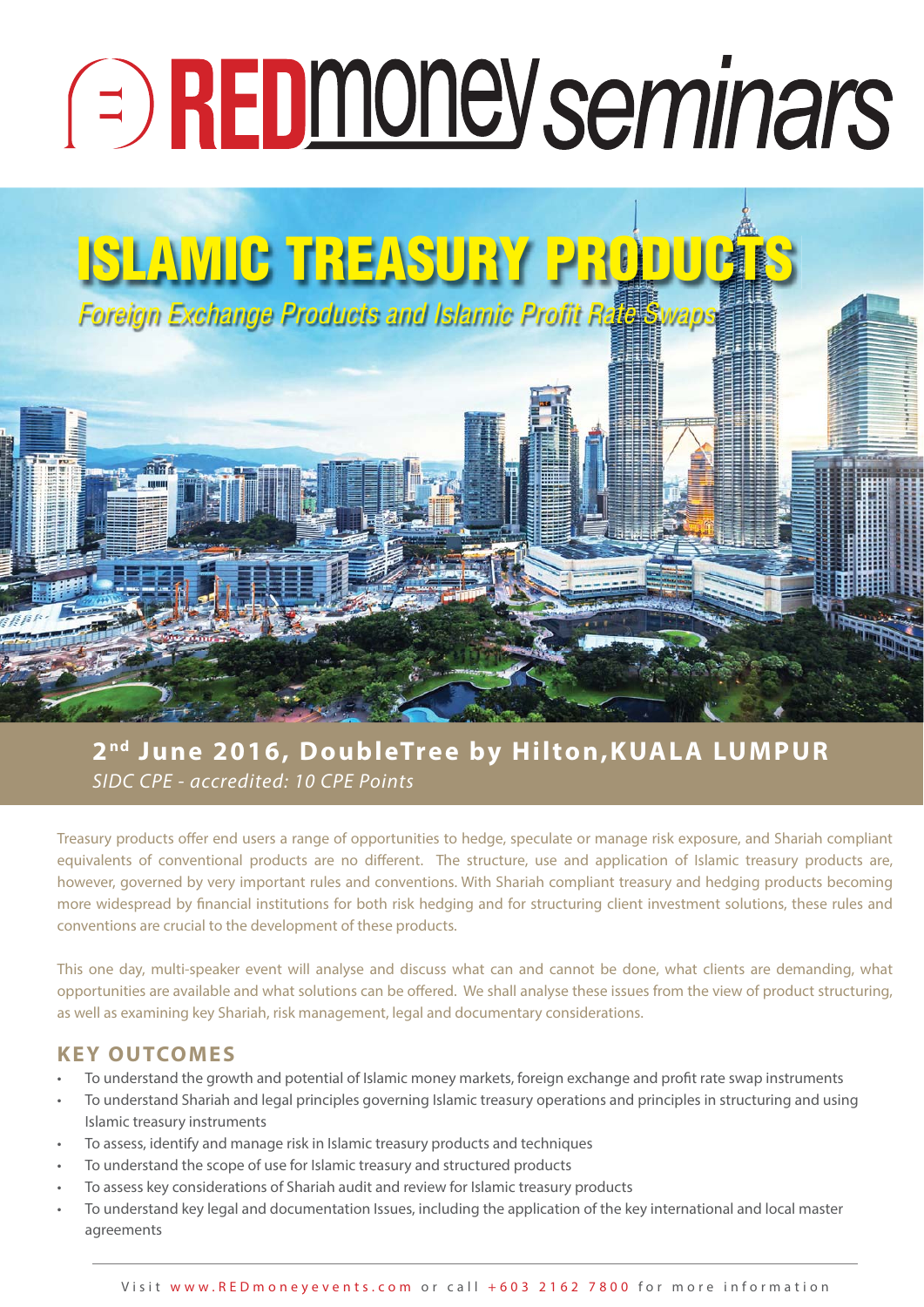#### **9.00am – 9.15am**

**Introduction & welcome**

#### **9.15am – 10.00am**

**Setting the Scene: Overview of Islamic Treasury and Risk Management Products and Markets in Malaysia** 

- What products are currently available, what are they used for and by whom?
- The regulatory environment: Key regulations, and what can and cannot be done
- Issues and challenges: Shariah concerns, usage of treasury products
- Lessons from the conventional market: what has worked and what hasn't, and how far should product replication be taken?

**Tuan Syed Alwi Mohd Sultan** — Executive Vice President, Corporate Services, Bank Muamalat Malaysia

#### **10.00am – 11.00am**

**Examining Important Shariah Principles and Issues for the Development of Islamic Treasury and Risk Management Products** 

- Key Fiqh issues in the development of Islamic treasury products, and Shariah principles governing risk management and foreign exchange
- Hedging (Tahawwut) versus speculating (Talaaub)
- Key concepts of Waad (promise) and Tawarruq (Commodity Murabahah)
- Shariah audit and control considerations for Islamic treasury

**Suzaizi Mohd Morshid** — Head of Treasury, RHB Islamic Bank, Malaysia

#### **11.00am - 11.30am** Coffee

#### **11.30am – 12.30pm**

**Key Structuring and Developmental Issues for Islamic Foreign Exchange (Forex) Products**

- Reminder on conventional Forex swaps & forwards structures
- Structuring issues for Islamic Forex forwards
- Structuring issues for Islamic Forex swaps and crosscurrency swaps
- Pricing and valuation issues for Islamic Forex products
- Identifying real-life challenges
- Overview of key Shariah and risk management issues

#### **Who Will Benefit?**

#### **12.30pm - 2.00pm** Lunch

#### **2.00pm – 3.00pm**

#### **Key Structuring and Developmental Issues for Islamic Profit Rate Swaps (IPRS)**

- Reminder on conventional interest rate swap structures
- Examining important contracts for the development of IPRS – Waad and Murabahah
- Pricing and valuation issues for Islamic IPRS
- Identifying real-life challenges
- Overview of key Shariah and risk management issues

**Pavanjit Kaur** — Head of Treasury Solutions, Global Markets, Hong Leong Islamic Bank

#### **3.00pm – 4.15pm**

#### **Key Legal and Documentation Issues for Islamic Treasury Products in Malaysia**

- Reminder on the legal and regulatory requirements that need to be considered when developing legal documents for Islamic Treasury products
- Practical issues and solutions in developing adequate legal documents for Islamic treasury products
- Marketing restrictions including on reverse inquiry; temporary licensing; marketing support and marketing materials
- Checks on customer's capacity and capability; close-out and insolvency issues including ranking
- Hedging vs gambling and the position under Malaysian law
- Tax on documents
- Application of the key international and local master agreements

**Madzlan Hussain** — Partner and Head, Islamic Financial Services Practice, Zaid Ibrahim & Co., Malaysia

#### **4.15pm – 4.30pm Q&A**

**4:30pm** End of Seminar

The seminar will be beneficial to anyone from treasury and money market departments of an Islamic financial institution, as well those in conventional treasury departments looking to incorporate Islamic products. It will also be highly beneficial to professionals from the following departments: legal and compliance, Shariah, finance, risk management, audit/assurance.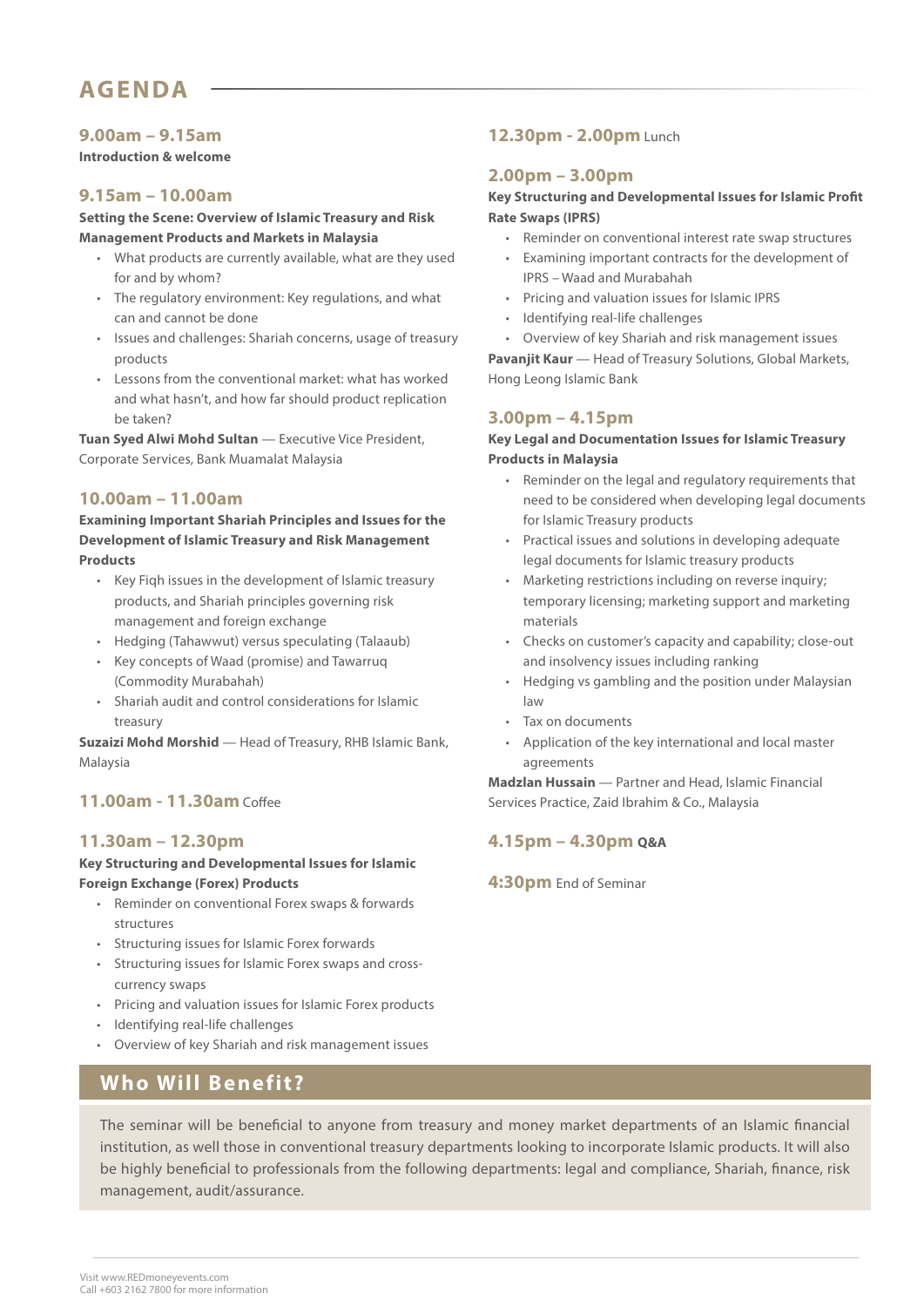#### **SPEAKERS**



Madzlan Mohamad Hussain **Partner & Head of Islamic Financial Services Practice** Zaid Ibrahim & Co.



Pavanjit Kaur **Head of Treasury Solutions – Global Markets** Hong Leong Islamic Bank



Suzaizi Mohd Morshid **Head of Treasury** RHB Islamic Bank.



Syed Alwi Mohd Sultan **Executive Vice President, Corporate Services** Bank Muamalat Malaysia

Madzlan Mohamad Hussain is a partner and the head of the Islamic Financial Services Practice Group for Zaid Ibrahim & Co. (a member of ZICOlaw), a regional law firm with a presence in Australia, Cambodia, Indonesia, Laos, Malaysia, Myanmar, Singapore, Thailand and Vietnam. He is recognized as a leading Islamic finance lawyer in various publications including Legal 500, IFLR 1000, Chambers & Partners, Islamic Finance news's legal supplements and Euromoney's Expert Guides. He started his career with the firm in 1998 as a trainee associate. Madzlan's engagements include advising government authorities on the Islamic finance prudential framework and advising financial institutions on the legal and regulatory compliances for their Islamic finance operations; standardization of Islamic finance documentation; structuring and designing Sharīah compliant financial products; handling Islamic corporate financing transactions; and issuance of Islamic securities/Sukuk. Between 2004 and 2010, Madzlan served the IFSB, an international standard-setting organization for the prudential regulations of the Islamic financial services industry, based in Kuala Lumpur. At the IFSB, he was particularly responsible in overseeing the development of the prudential framework for corporate governance practices for all segments of Islamic financial services and was instrumental in spearheading its initiatives in addressing legal issues in Islamic finance. He returned to ZICOlaw as a partner in February 2010. Madzlan holds a Bachelor of Laws (Hons) degree from International Islamic University Malaysia and a Master of Science degree in Islamic economics, banking and finance from Loughborough University in the UK.

Pavanjit Kaur is currently Head of Hong Leong Islamic Bank Berhad's Treasury Solutions under Islamic Global Markets. With a 16-year career in markets, Pavan's expertise primarily covers providing hedging and investment solutions for government linked companies as well as local and foreign corporate clients. In her current role she has been instrumental in setting up the Islamic global markets sales desk to provide comprehensive solutions to clients across various underlying assets classes. Prior to joining her current role, Pavan gained experience in derivatives and structured products working for HSBC Bank Berhad and CIMB Investment Bank Berhad over a period of 6 years. Her earlier experience as Fixed Income Manager with ING Investment Berhad saw her involvement in managing fixed income portfolios for insurance and unit linked funds, in accordance with investment mandates. Pavan started her career with Rating Agency Malaysia Berhad as a credit analyst evaluating credit profiles and assigning ratings based on risk profile for both banks and local companies interested in raising debt via capital markets. Pavan holds a Bachelor degree in Law with Honours from University of London, and a MBA Degree from Griffith University Queensland Australia.

Suzaizi Mohd Morshid is currently the head of funding and liquidity management for the RHB Banking Group. He is responsible for the group's funding across the region to ensure that all business entities in the group is efficiently funded and meeting all the statutory and liquidity compliance requirements. In addition, he is also the head of Treasury for RHB Bank's Islamic subsidiary – RHB Islamic. Prior to joining the RHB Banking Group, he was the assistant director of Islamic money and capital markets at Kuwait Finance House Malaysia and was part of the pioneer team that was responsible for the initial infrastructure set up of the Treasury Department. Suzaizi has various local and international experience and vastly knowledgeable in Treasury products – both in conventional and Islamic. He is currently the chairperson of the Market Technical Development Committee (sub-committee of CMTC) at the Association of Islamic Banking Institutions Malaysia where he is an active contributor to various projects in the development of Islamic finance in Malaysia such as, among others, the standardization of Murabahah agreements (both corporate and interbank). He was one of the contributors in the ISRA's textbook titled 'Islamic Financial System – Principles & Operations' and he also sat as the committee member in the Association of Foreign Exchange Malaysia (2004/2006). He holds a Bachelor's degree in economics from Flinders University, Australia and a Master of Business Administration (Islamic banking and finance) from International Islamic University Malaysia.

Syed Alwi is the Executive Vice President, Corporate Services Division at Bank Muamalat Malaysia Berhad (BMMB). The Corporate Services Division's scope covers all business aspects of the bank including consumer banking, business banking, treasury and investment banking with the responsibility to design, structure, innovate, implement, monitor and supervise all products, services, transactions and business offerings of the bank, including managing Shariah advisory services. He also serves as a member of the Management Committee, Executive Risk Management Committee, Investment Committee, Management Audit Committee and Asset-Liability Committee (ALCO). He is the management representative in the Shariah Committee and has direct oversight on all Shariah governance matters. He also sits as a Board member of Muamalat Ventures Sdn Bhd, a wholly owned subsidiary of BMMB involved in private equity and investments. Prior to joining BMMB, Syed Alwi served as Managing Director and Head of Islamic Banking, Asia Pacific at BNP Paribas, Director of Islamic Origination at Standard Chartered Saadiq Malaysia Berhad and Vice President, Corporate Banking-Asia at The Islamic Bank of Asia Limited, Singapore. Syed Alwi has more than eighteen (18) years of working experience in the Islamic financial services industry, both as a consultant and a banker. He is an Accounting graduate and also holds a MBA-Islamic Finance (First Class) from the International Islamic University Malaysia (IIUM).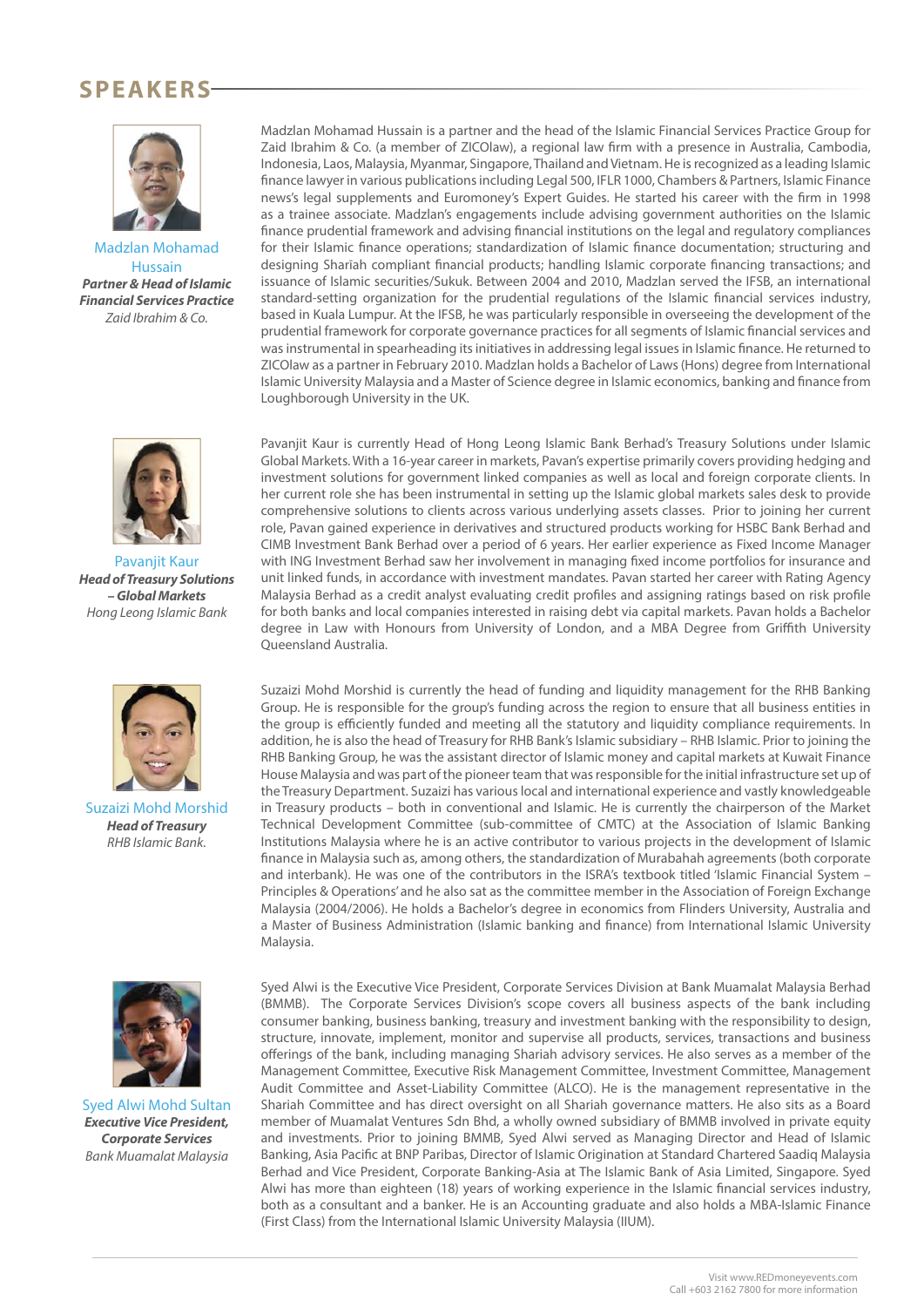#### **ISLAMIC TREASURY PRODUCTS**

2<sup>nd</sup> June 2016, Kuala Lumpur

#### **Associate Partner: RM 17,500**

- Logo on all promotional activities
- 5 invitations for your colleagues and clients
- 25% discount on any additional delegate places
- Full coverage on the Seminar website including biography and hyperlinked logo
- Branding throughout the Seminar: Seminar Guide Cover, Buntings,

- Logo on all promotional activities
- 2 invitations for your colleagues and clients
- Coverage on the Seminar website including biography and hyperlinked logo
- Guaranteed session participation
- Branding throughout the Seminar: Seminar Guide

- Table-top space in the breakout area during the Seminar
- Guaranteed prime session participation
- One exclusive seat-drop during the Seminar
- Full delegate list within one week post Seminar
- Post-Seminar questionnaire results

**Partner: RM 12,500** 

Cover, Buntings,

- Table-top space in the breakout area during the Seminar
- Delegate list within one week post Seminar
- Post-Seminar questionnaire results

The sponsor / Delegate will arrange for the payment in one installation of RM exclusive of all taxes to REDmoney, within 30 days of invoice or before the event taking place (whichever is sooner).

| <b>Company Name:</b> |                        |  |
|----------------------|------------------------|--|
| Name:                | Signature for Sponsor: |  |
| Title:               | Date:                  |  |

**One Sponsor One Logo Policy:** Each sponsor is only entitled to one logo. Permission from the organizer is required to display additional corporate brands and to disseminate alternatively branded marketing materials.

By signing this contract you are bound by our cancellation policy of no refunds. Your account will be credited for future events in the same calendar year. However, for cancellations of less than one month prior to the event taking place, no refund or credit will be offered. If you so wish to cancel your sponsorship (howsoever arising), the entire amount due will be payable to **REDmoney Sdn Bhd** / **REDmoney Limited**.

#### **REDmoney Group**

REDmoney Group's latest offering, IFN Seminars, takes Islamic finance to new and developing markets and tackles the industry's most innovative and imperative topics. These high-level, practitioner-led events offer practical insights on technical and strategic aspects of Islamic finance to dealmakers, regulators and intermediaries in core and developing Shariah-compliant markets. Leveraging on our highly regarded Forums and Training courses, these seminars offer the same exceptional quality of speakers in a small-group setting allowing delegates the opportunity to interact with our panel of highly experienced industry leaders in an event format that is intended to provide comprehensive knowledge on the very latest issues and trends.

REDmoney Group is the foremost global provider of specialized Islamic financial media services across three core divisions of events, publishing and training. Established in 2004, the firm has offices in Dubai and Kuala Lumpur: offering an unrivalled multi-channel service across the full spectrum of the global financial markets. The outward-facing arms of the REDmoney publishing and events portfolio are supported by REDmoney Training, which provides access to industry-leading expertise from the best in the field.

REDmoney Group covers the full range of global markets: from emerging Islamic economies across Africa and Asia to industry leaders such as Malaysia and the GCC along with developed nations in Europe and the Americas seeking to enter the sector. The company offers unequalled access to the elite of the industry: with relationships built up over a decade of trusted communication with market leaders to provide a detailed network covering every aspect of Islamic financial services.